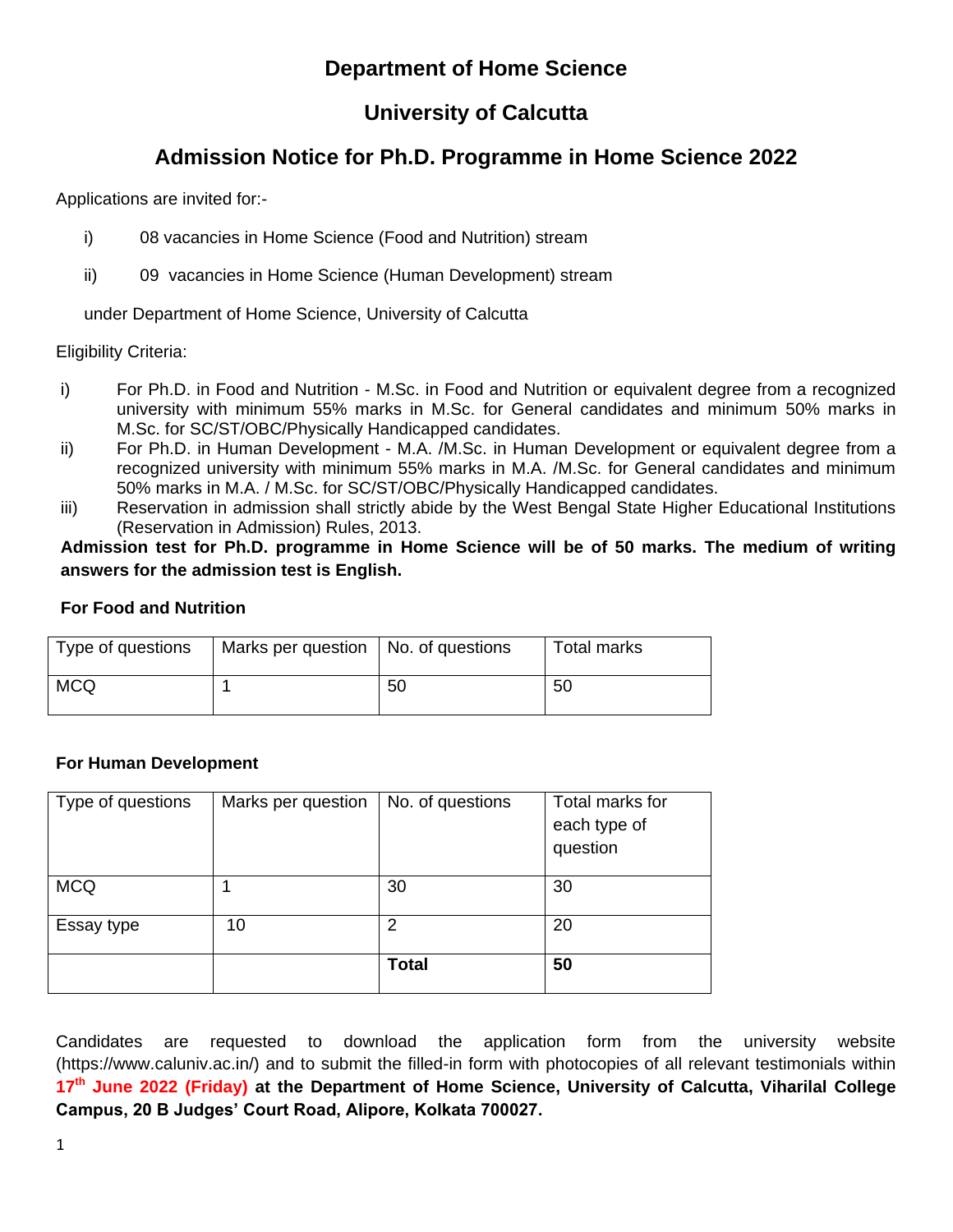Date of publication of lists of candidates eligible for admission test: **22 th June 2022 (Wednesday). The list will be displayed on the departmental notice-board.** 

Date of admission test: **Friday, the 24 th June 2022 (Friday) (12 Noon-1P.M.). The test will be held at the Department of Home Science, University of Calcutta.**

Date of publication of lists of candidates eligible for interview: **30th June 2022 (Thursday). The list will be displayed on the departmental notice-board.**

Date of interview: 08<sup>th</sup> July 2022 (Friday). Interview will be held at the Department of Home Science, **University of Calcutta.**

**Final list of selected candidates will be displayed on the departmental notice-board.**

## **SYLLABUS FOR RET 2022(Home Science - Human Development)**

#### **Conception to Middle Childhood**: **Issues and Challenges**

1. Prenatal development: Significance of prenatal development, Hazards during different stages of prenatal period, Role of teratogens, foetal abnormalities. Overview of the birth process, types of birth and complications during delivery.

2. Infancy: a) Neonate: Measures of neonatal health and responsiveness, Premature and low birth weight babies, physical and physiological state of neonates, reflexes and sensory capacities. b) Toddler hood: Sensitive periods; significance of stimulation and parental involvement; social

relationships.

- 3. Early childhood: Motor skills, Perceptual skills, Memory and mental representation, Language acquisition, the emerging self.
- 4. Middle childhood: Sensitive periods; the experience of schooling academic achievement, Gender roles, Social relationships - peers, siblings and parents, Cultural influences.

## **Adolescence and Youth: Challenges and Guidance**

- 1. Adolescence and Youth Definition, Concept of adolescence and youth in India.
- 2. Theoretical perspectives G. Stanley Hall, Erik Erikson, James Marcia; Indian Perspectives
- 3. Perspective of Adolescent and Youth Development –Identity formation; Changes in attitude, interest and behaviour; Factors influencing the developments and its consequences.
- 4. Relationships during Adolescence and Youth Parent-adolescent/youth relationship, Sibling relationship; Peer relationship, Heterosexual relationship.
- 5. Adolescent health, Sexuality, Mental Health and Risk behaviours.

## **Theories of Human Development**

- 1. Theories of early social development: Bowlby's theory of attachment; Harlow's ethological researches.
- 2. Psychoanalytic theories of Freud and Erikson- Implications for child rearing practices.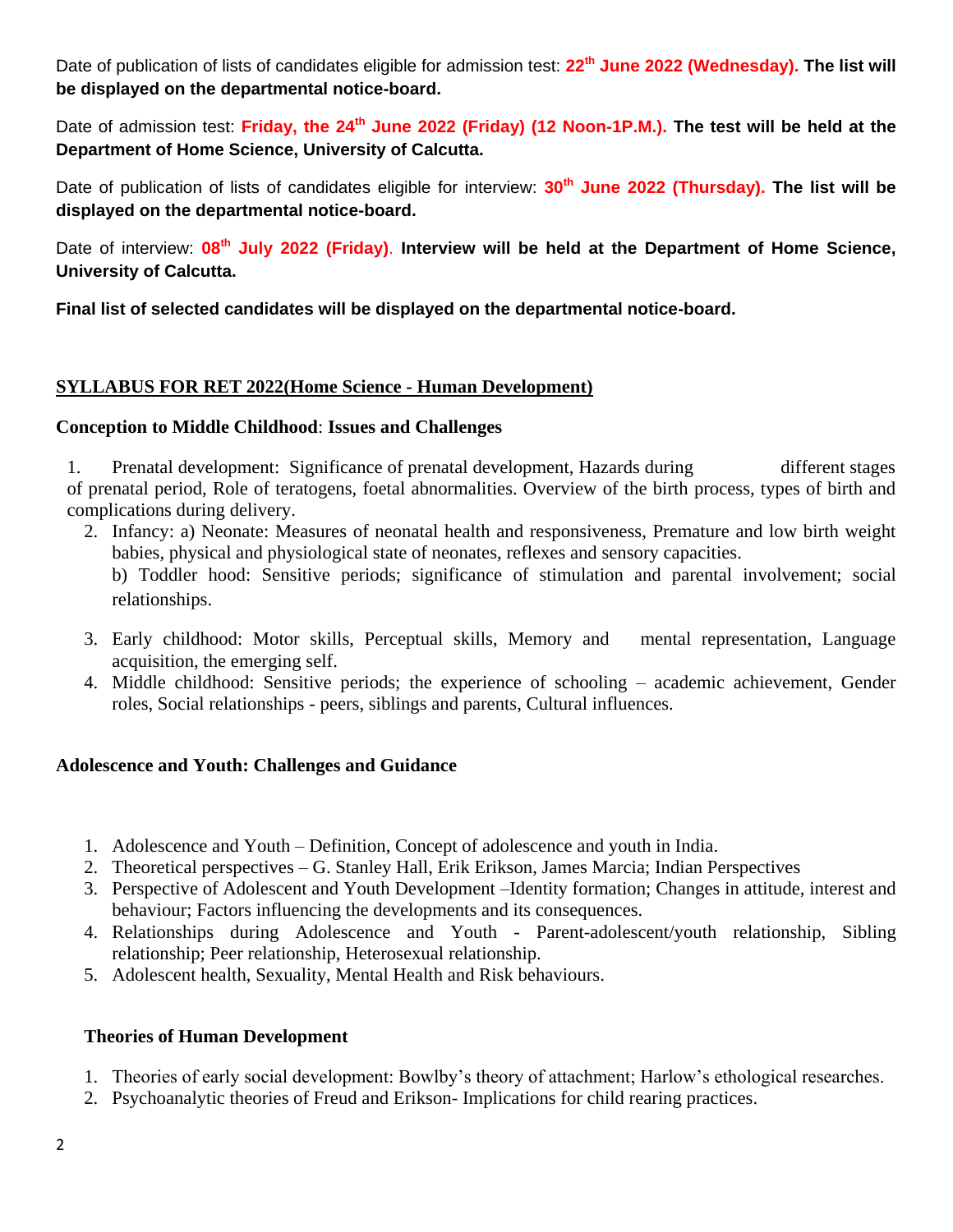- 3. Cognitive developmental theories: Piaget's theory of cognitive development, Neo- Piagetian studies; Vygotsky's socio cultural theory.
- 4. Theories of learning: Pavlov's theory of classical conditioning; Skinner's theory of operant conditioning; Bandura's social learning theory.
- 5. Kohlberg's theory of moral development.

## **Adulthood and Aging: Challenges and Care**

- 1. Introduction to Adulthood and Development Stages of adulthood; Life span approach; Family and Career perspective; Gender differences in work and career development.
- 2. Early Adulthood- Importance of social organization- Single life, Marriage and Marital adjustments; Parenthood and Non-parenthood, Divorce and remarriage.
- 3. Middle Adulthood –Development of Self; Roles in family and Maintaining Family relationship, Friendships; Inter-generation relationships-Parenting adult offspring and their marriage, Health and Disease, Menopause in Women, Adult sexuality; Work and Career development.
- 4. Late adulthood and Old age –Physical aspects of aging; Health and disease; Continuity and change in personality; changes in family life cycle and social relationships; Work and Retirement; Alternative life styles and Leisure time activities; Death, dying and bereavement.

## **Research Methodology**

- 1. Research: Definition; scope in Human Development; types of research Survey, Experimental and Case Study.
- 2. Selection of a research problem; formulation of hypothesis and basic assumptions.
- 3. Research design: Definition, principles, purposes & models.
- 4. Sampling: Definitions of population and sample; types and selection of samples, evaluating a sample.
- 5. Tools and techniques of data collection; Analysis and interpretation of data; guidelines for presentation of data- tables, graphs and illustrations.
- 6. Report writing.

## **Application of Statistics in Human Development**

- 1. Levels of measurement, discrete and continuous variables, the concept of probability; normal distribution; normal distribution curve; skewness and kurtosis; use of normal distribution tables.
- 2. Elements of testing of statistical hypothesis: Independent, dependent and control variables, Null and alternative hypotheses; Type I and Type II errors; levels of significance; critical values; Non-parametric tests- Chi-square; Large sample tests for difference in means – the z test.
- 3. Application of Student's t test for difference in means of small samples.
- 4. Correlation: Influencing factors; types; computation of Product Moment Correlation Coefficient; significance of correlation coefficient.
- 5. Regression and prediction.
- 6. Analysis of Variance: One way, Two-way.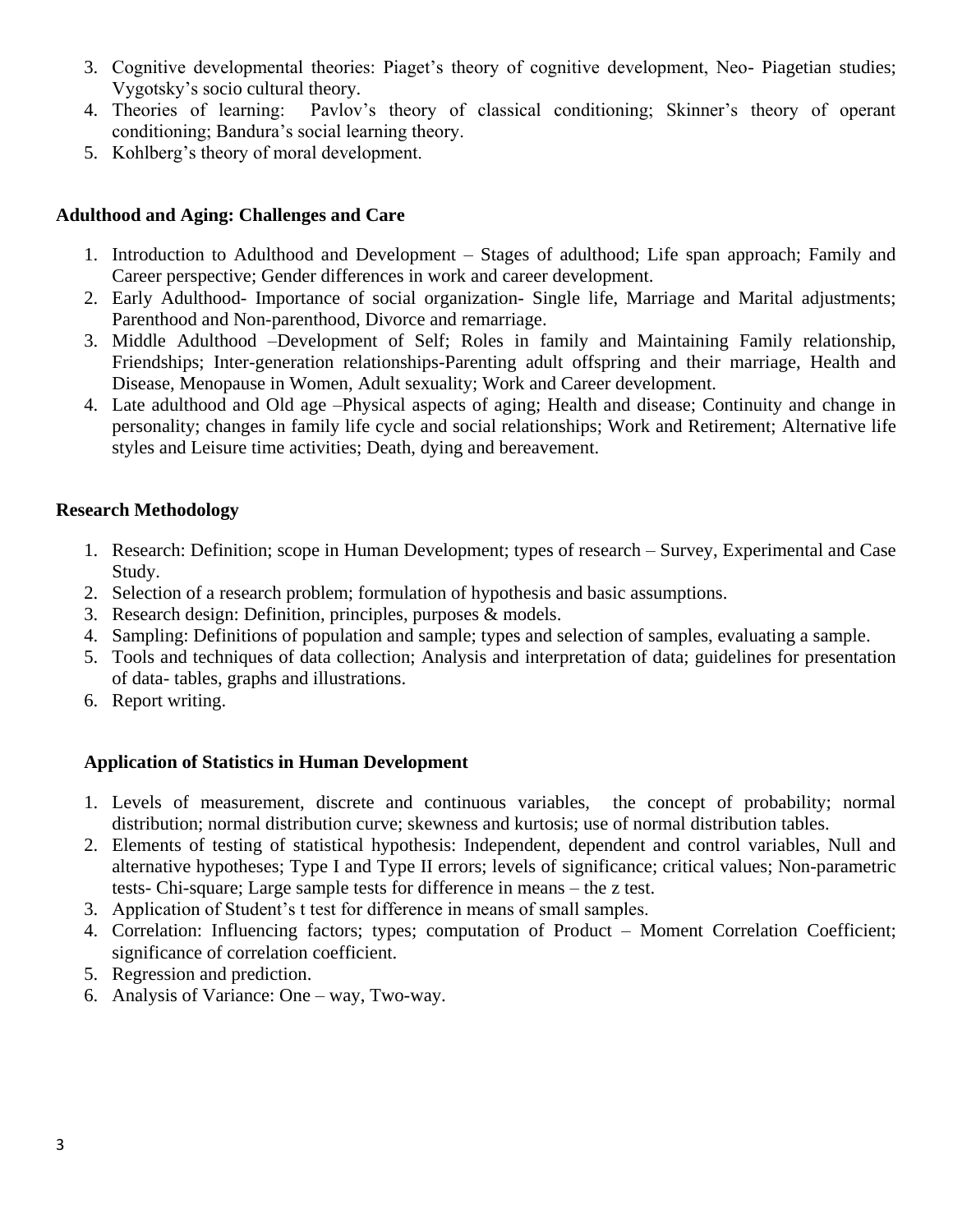## **Children with Special Needs**

- 1. Children with Special Needs Need for recognizing individual difference; Various approaches to defining and understanding disability – Philanthropic, Medical, Administrative, Legal and Social approach; Types of disability and Rights of disabled children.
- 2. The role of context in the meaning of normality and disability; attitudes of people towards disability.
- 3. The philosophy of inclusion; modification of physical and social environment enabling participation of children with special needs as contributing members of the society; use of assistive devices.
- 4. Children with Communication Disorders: Definition, Classification, Characteristics, Causes, Techniques of identification and assessment, Remedial and Special educational programme.
- 5. Persons with multiple disabilities: Autism Spectrum Disorders; Hydrocephalus; Cerebral Palsy; Multiple Sclerosis; Epilepsy –symptoms, causes, identification, assessment, management and rehabilitation.
- 6. Children with Emotional and Behavioural disorders: Types, Symptoms and Causes, Education and Management.

## **Early Childhood Care & Education**

- 1. Early Childhood Education Definition, Need and importance, aims and objectives, Outcome of early childhood education on all round development
- 2. Contributions of Educators and its implications for programme planning; ECCE curriculum and Intervention models and innovative programme and approaches across countries
- 3. Programme content, learning environment, Role of teacher, Role of learner and parents; Contemporary theories, practices and policies in ECCE
- 4. Role of Parents and community in ECD Programme Developing sensitivity to cultures and traditions of community, methods and strategies for parents and community; Reasons for involvement and need assessment; effective use of involvement to monitor and enhance programme quality;
- 5. Understanding importance and value of play, theories of play and its implications for planning ECCE programmes
- 6. Issues and concerns related to ECCE/ECD programme Coverage of populations, reaching the unreached; gender equality and equity; Quality and sustainability; Training of personnel; Accreditation

## **Extension Education : Techniques and Programmes**

1. Extension education: Meaning; scope; principles; objectives. Elements involved in the extension education process. Concept and importance of Community; Classification of Communities; Difference between community and society.

2. Understanding adult learners: Characteristics and problems of adult learners; motivation techniques to urge adults to learn and adopt innovations.

3. Classification of extension teaching methods according to form and use.

4. Techniques of programme planning: Importance of programme planning, implementation and evaluation; principles of programme planning; criteria for evaluation, tools and techniques for evaluation.

5. Home science extension: Need for home science extension; origin and development of home science extension; role of home science extension workers.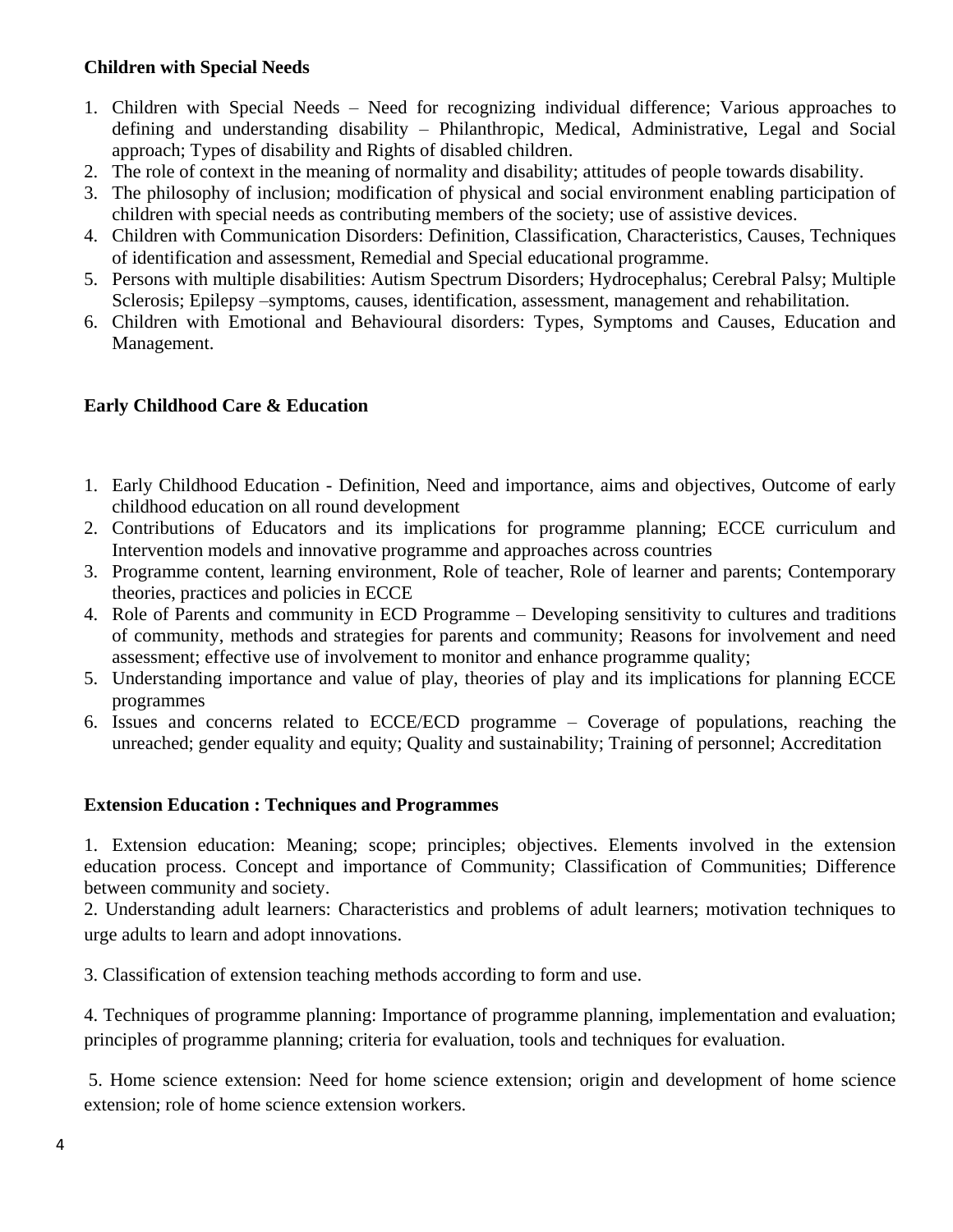#### **Family Welfare & Women's Studies**

Objectives and needs of welfare services, classification of services. Types of programmes for women, child and family welfare. Status of women and children in India.

- 1. Women's Studies: Meaning, basic concepts and significance. Growth of Women's Studies in India and in other countries, Millennium Development Goals, Women's movement in India
- 2. Theoretical approaches to feminism: Liberal; Radical; Post- Modernist; Psychoanalytical.
- 3. Problems and issues related to women in India: Female foeticide; female infanticide; gender discrimination in nutrition, healthcare and education; female mortality; child marriage; trafficking of women; domestic violence; harassment of women at work ; provisions for women in the Indian constitution.
- 4. Important legislation for women's welfare: Maternity benefit scheme, pension schemes for widows. Rights of women.

## **Revised RET Syllabus Home Science Food and Nutrition**

## **Topic- I**

## **Nutrition**

- 1. Bio-Chemical and Physiological Role, bio-availability, requirements, sources, deficiency & excess of different nutrients.
- 2. Basic concepts of food commodities--Structure, nutritive value, processing, storage, use in various preparation, variety, selection .
- 3. Meaning of probiotics, prebiotics, neutriceuticals, organic food, GM food. a) Impact of good nutrition on the outcome Management of preterm and low birth weight babies. of pregnancy.Diet during pregnancy and lactation.Breast feeding vs. artificial feeding. .Nutritional problems of preschoolers.
- 4. Energy computation in Human Nutrition. Growth *&* Development from infancy to adulthood. Growth monitoring and promotion. Use of growth charts and standards, Prevention ofgrowth faltering.
- 5. Meal pattern and nutritional requirements of different age groups in the life cycle.
- 6. Meaning, purpose and principle of therapeutic diet. Basic concept and methods of a) oral feeding, b) tube feeding ,c)intravenous feeding and d) enteral nutrition.
- 7. Etiology, pathology, metabolic changes, clinical manifestations and dietarymanagement of the following diseases: a) gastritis, b) constipation, c) diarrhoea, d)liver and gall bladderdisorders, e) renal disorders, f) cardiovascular disorder, g) metabolic disorders-obesity, gout,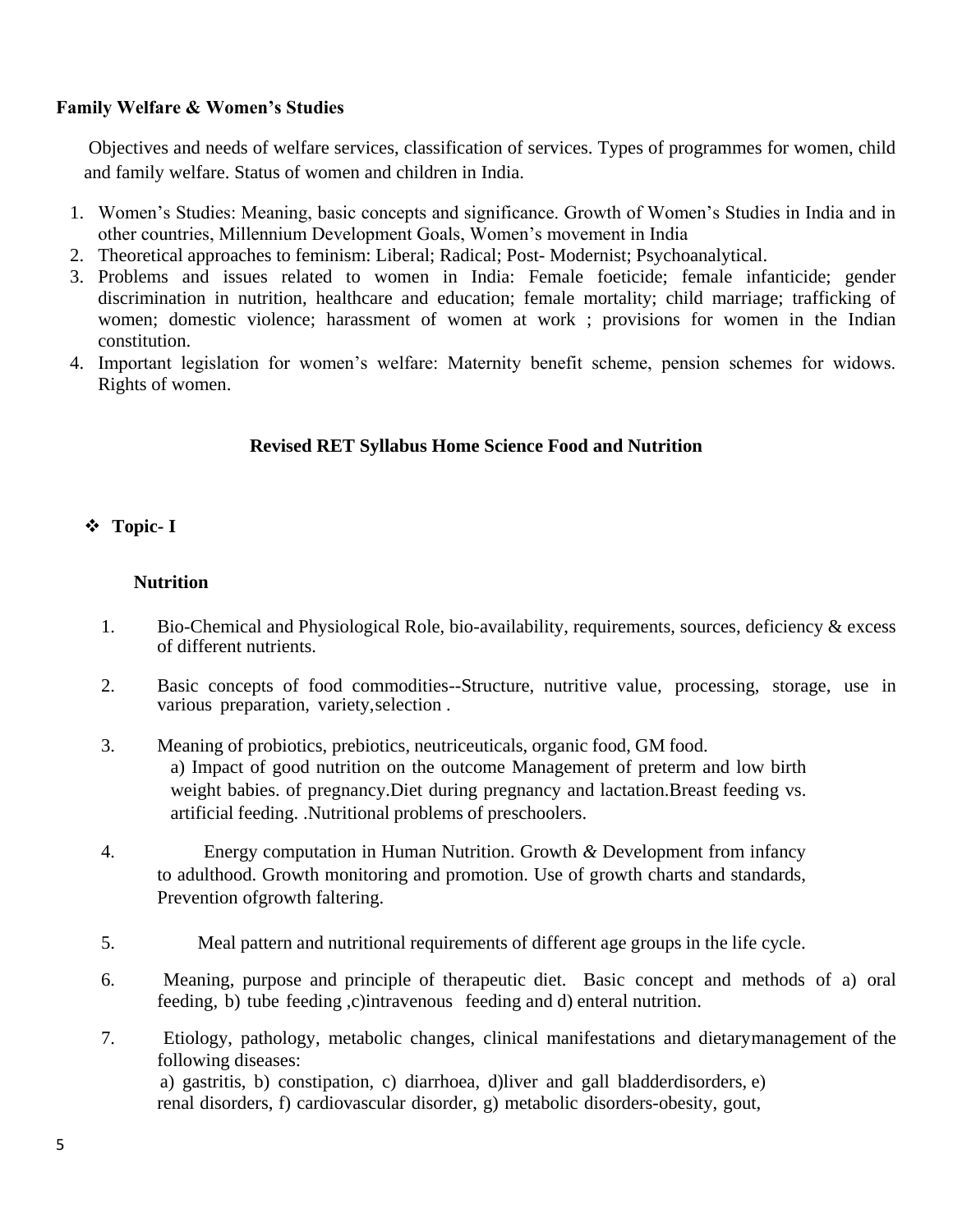diabetes mellitus, and inborn error of metabolism, h) allergy i) cancer j)surgical conditions and burn.

- 8. Nutrition, immunity and infection mechanism of interaction, agent, hostenvironment in disease occurrence, meaning of epidemiology.
- 9. Meaning of community and Community Nutrition. Malnutrition: Meaning, Types of Malnutrition, Ecology of malnutrition-environmental, social, and economical factors. Classification of PEMcauses, signs and symptom , Treatment and Preventive measures.

 Nutrition education –Meaning , objectives, process of nutrition education communication, suitable aids. Nutrition Surveillance and monitoring: definition, milestone in the development of nutrition surveillance . AAP approach, monthly monitoring and nutrition surveillance Concept, definitions of food and nutrition security at national, household and individual level.

10. Basic Concept of Bioenergetics, energy sources during exercise (Phosphagen, Anaerobic system and aerobic system). Benefits of an active lifestyle, Fitness and its measurement. Health-related and sport-related components of physical fitness. Energy system in exercise, factors affecting fuel utilization. Dietary and nutritional recommendations for athletes.

## **Topic -II**

# **Biochemistry**

1. Nomenclature and classification of enzymes, coenzyme and their function, factors influencing enzyme reaction kinetic properties, Michaelis constant inhibition, purification, methods for determining activities of some important enzymes, isoenzyme, mechanism of enzyme action, regulation of enzyme activity, allostericity and feedback inhibition

2.Aerobic and anaerobic degradation of carbohydrates, glycogenesis, glycogenolysis, gluconeogenesis, HMP shunt pathway; Regulations of blood glucose level; Biological oxidation and electron transport chain

3.Methods of amino acid breakdown and protein metabolism. Urea formation and uric acid biosynthesisclinical significance

4.Biosynthesis of fatty acid, regulation and mechanism of chain elongation; biosynthesis of eicosanoids – prostaglandins, and their physiological importance; metabolism of cholesterol and its regulation.

5.Nucleic acids: Structure, replication, transcription, genetic code, elementary knowledge of biosynthesis of proteins.

6.Brief Introduction of biological membranes to understand molecular transport, Transport of Large molecules, Receptor mediated endocytosis, exocytosis, Molecular aspects of transport; Passive diffusion, facilitated diffusion, active transport.

7.Biochemical role of fat soluble vitamins and Water soluble vitamins. Biochemical role of inorganic elements (Macro and Micro minerals)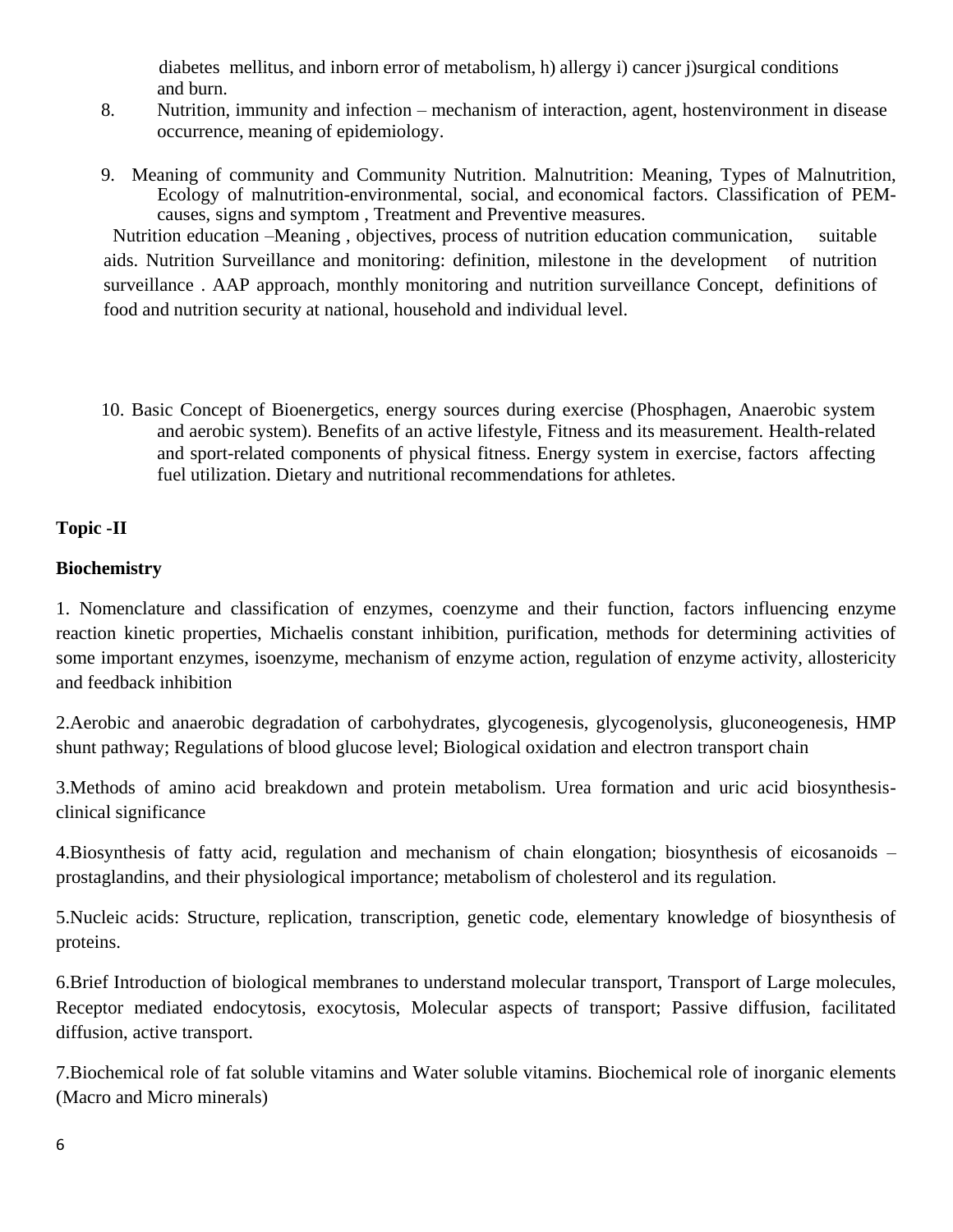## **Topic -III**

## **Microbiology**

1.Microorganisms important in food microbiology- moulds, yeast, bacteria; Growth of Bacteria, isolation of pure culture and staining techniques

2.Physical and chemical means used in destruction of microbes: role of heat, filtration and radiation in sterilization, use of chemical agents-alcohol, halogens and detergents

3.Importance of microbes in food: genetically engineered organisms, probiotics and single cell proteins; Dairy products and traditional Indian fermented foods and their health benefits.

4.Microbiology of water- Number and kinds of microorganisms present in water sample. Detection, classification and confirmation of coliform bacteria, Faecal and non-faecal coliform bacteria, Purification of water. Diarrhoea causing microorganisms, toxins

5.Microorganisms involved in spoilages of various foods: Milk, cereals, vegetables, fruits, fish, meat, egg and canned food. Fundamentals of control of microorganism in foods: Extrinsic and intrinsic parameters affecting growth and survival of microbes, use of high and low temperature, dehydration, freezing, freeze-drying, irradiation and preservatives in food preservation.

6.Public health hazards due to microbial contamination of foods: Important food borne infections and intoxications due to bacteria and moulds; Symptoms, mode of transmission and methods of prevention. Food adulteration and Natural toxicant in food, Heavy metal toxicity

7.Assessing the microbiological quality of food: indicator organisms, microbiological standards, principles of GMP & HACCP in food processing. Safety management at household and industrial level.

#### **Topic-IV**

#### **Physiology**

- 1. **Alimentation:** Mechanism of HCI secretion– physiological, nutritional and pharmacological aspects. Absorption of fat, minerals, vitamins. Bile formation and secretion; Nature of exo- and endopeptidases and their mechanism of action in protein digestion; Role of mucosal associated lymphocytes in health and disease; Neuroendocrine control of hunger and satiety. Physiology of obesity and starvation. The genomics of leptin mediated responses-obesity and its regulation.
- 2. **Immunology:** Cells and organs of Immune system. Innate immunity and Acquired immunity, Antigen, hapten and allergen. Immunoglobulins- different isotypes. Antigen-Antibody interactions. T cell cytotoxicity. Cell-mediated effectors function, Cytokines, Hypersensitivity reactions. Autoimmunity- autoimmune diseases, Immunodeficiency.
- 3. **Endocrinology**: Mechanism of action—Steroid and Protein hormones, Gastro-intestinal hormones: Site of origin, chemical nature and mode of action.